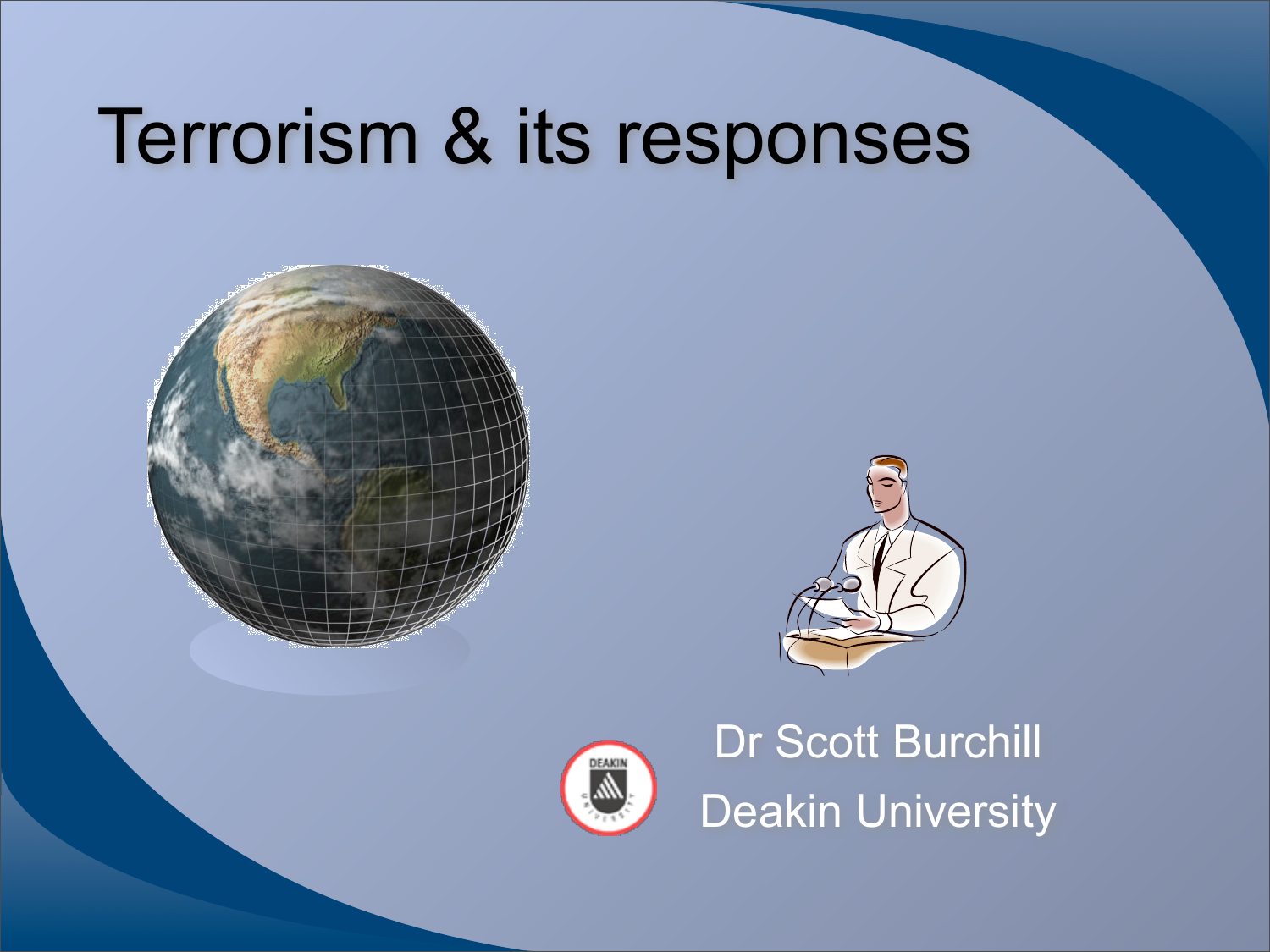# **Doctrine of holy war: Muslim & Jewish origin?**

When the Lord thy God shall bring thee into the land whither thou goest to possess it, and hath cast out many nations before thee, ...

And when the Lord thy God shall deliver them before thee;

thou shalt smite them, and utterly destroy them; thou shalt make no covenant with them, nor shew mercy unto them: ...

For thou art an holy people unto the Lord thy God:

the Lord thy God hath chosen thee to be a special people unto himself, above all people that are upon the face of the earth.

 *The injunction of Moses to occupy the land of Canaan from Deuteronomy, VII, verses 1, 2 & 6*

Let the high praises of God be in their mouth, and a two-edged sword in their hand; To execute vengeance upon the heathen, and punishments upon the people; To bind their kings with chains, and their nobles with fetters of iron; ...



*Psalm 149*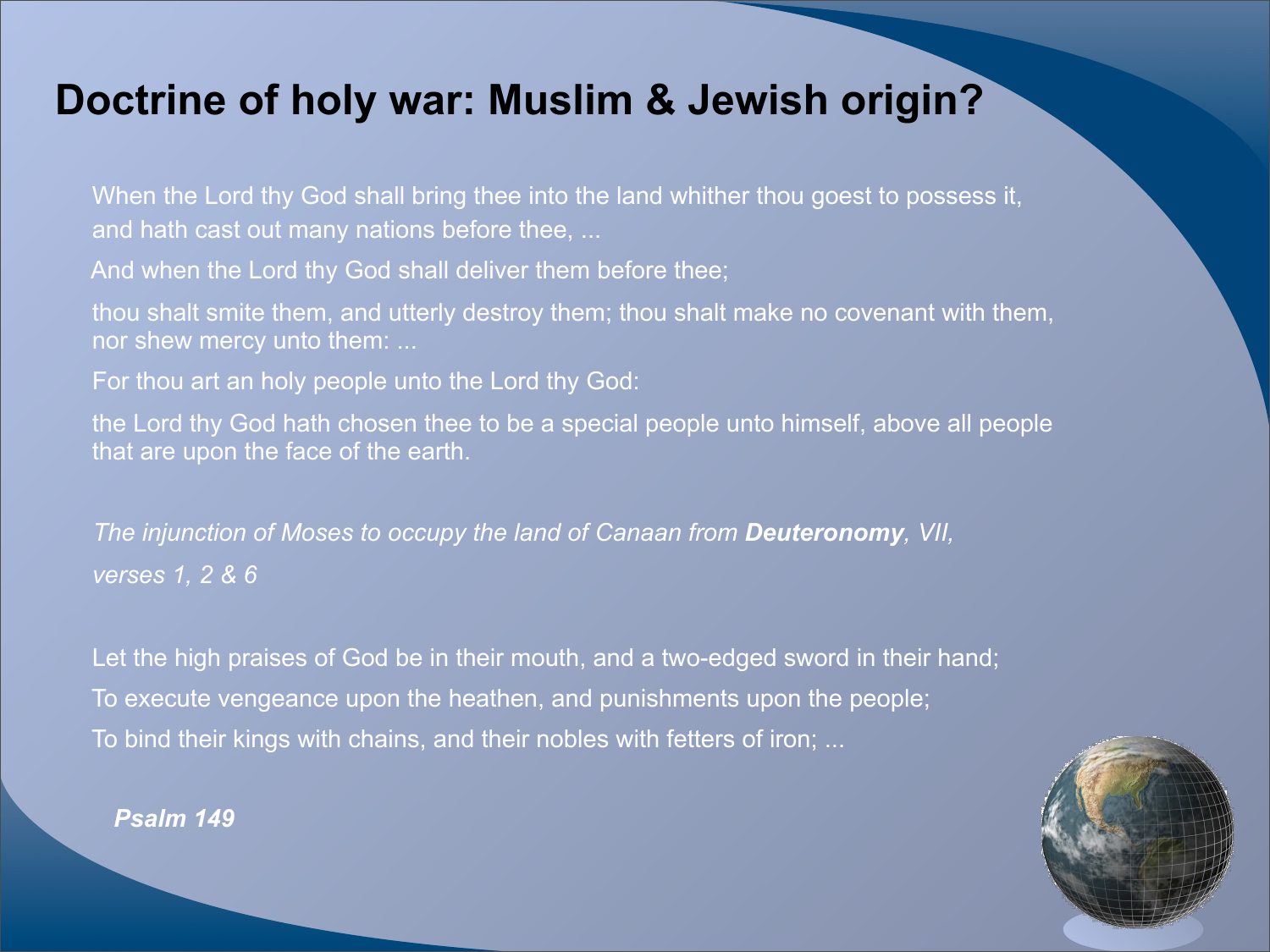### **Terrorism - introduction**

- politically-motivated violence
- predominantly state-sponsored
	- governments believe they have a monopoly on the legitimate use of violence
	- authorised by the state?
	- used to demonise, stigmatise & delegitimise political opponents
	- 'we are good, they are evil'
	- the West is always the innocent victim of terrorism, never its perpetrator
	- Western state terrorism a non term? (Cuba, Nicaragua, Vietnam, Palestine, etc)
	- Mandela, Arafat, Mugabe, Gusmao, Gaddafi revolving door
- did not begin on 11 September, 2001
	- has always been with us
	- first of a series of major strikes on Western soil
	- did the world 'change forever'?

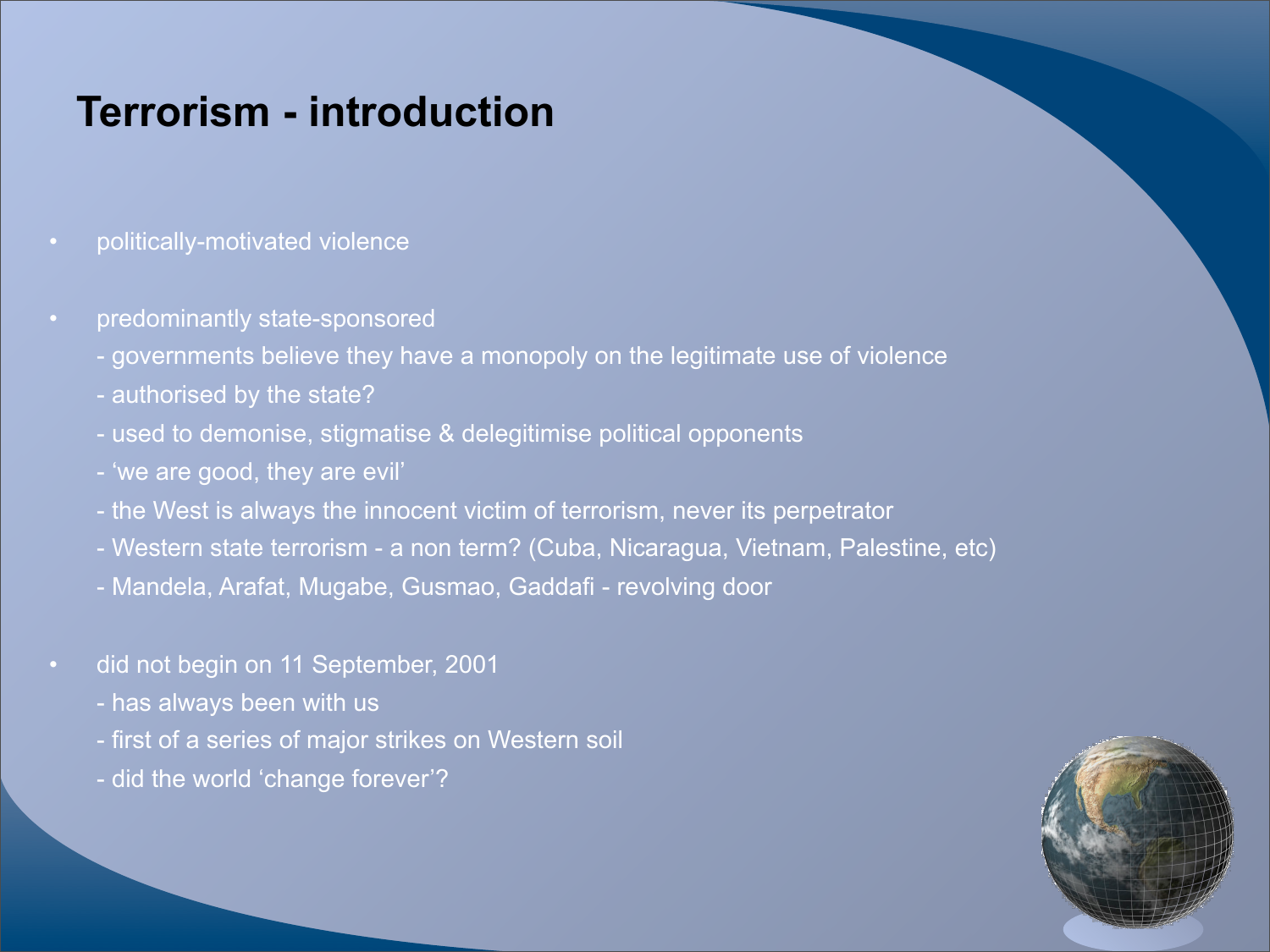# **Islamist terror - key issues**

- a threat to individuals not states
	- doesn't alter the balance of global strategic or economic power
	- statistical threat to individuals is grossly exaggerated
- violence which is unpredictable, unconstrained (no respect for rules of war, targeting civilians) and indefensible (morally & tactically)
- legitimate grievances (Palestine, Iraq, corrupt Arab regimes) or irrational hatred? - no root causes, just extremism (contest of values - humanity & civilization v barbarians) - self defence, revenge & retaliation (persecution of Muslims, occupation of holy sites) - primarily a struggle within Islam between fundamentalists and reformers - responsibility of the West (Blowback, US backing for Arab tyrants, Iraq occupation)
- a cultural revolt against the West (fear of secularism & modernity, denial of role of religion)
	- a battle for survival, an existential threat
- autonomous cells & groups (Al Qaeda, JI)
	- no overall co-ordination, no mastermind, no coherent or clear objectives, no compromise, no prospect of victory
	- Al Qaeda is more a franchise & methodology than an organisation

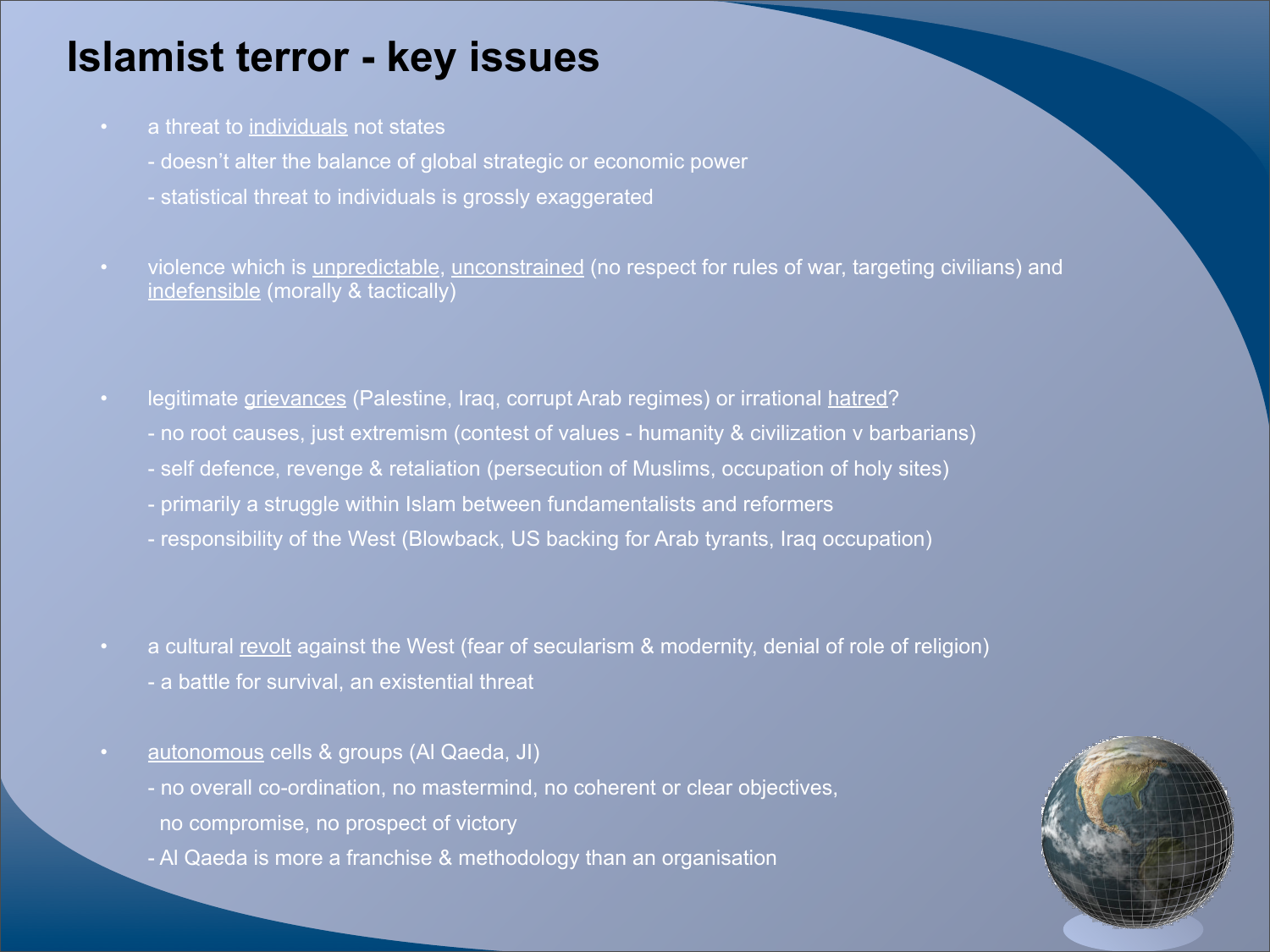#### **Islamist terror - the West responds**

- 9/11 'changed everything' (Howard)
	- they hate our 'innate goodness, our freedom and democracy'
	- a question of values?
	- an attack on US foreign policy?
	- we have done nothing to incite these attacks
- 9/11 provides US & allies with a 'window of opportunity' to attack political opponents as "terrorists" - Israel, Algeria, Russia, China, Turkey
- the 'war on terror' conflates a number of separate and distinct conflicts
	- Israel v Palestinians, Israel v Syria, Iran, Hamas, Hezbollah, coalition occupation of Iraq, NATO's war against the Taliban in Afghanistan, JI in Indonesia & Malaysia, etc, etc
- curtailing civil liberties in the West
	- draconian domestic laws
	- revising international law (pre-emption)

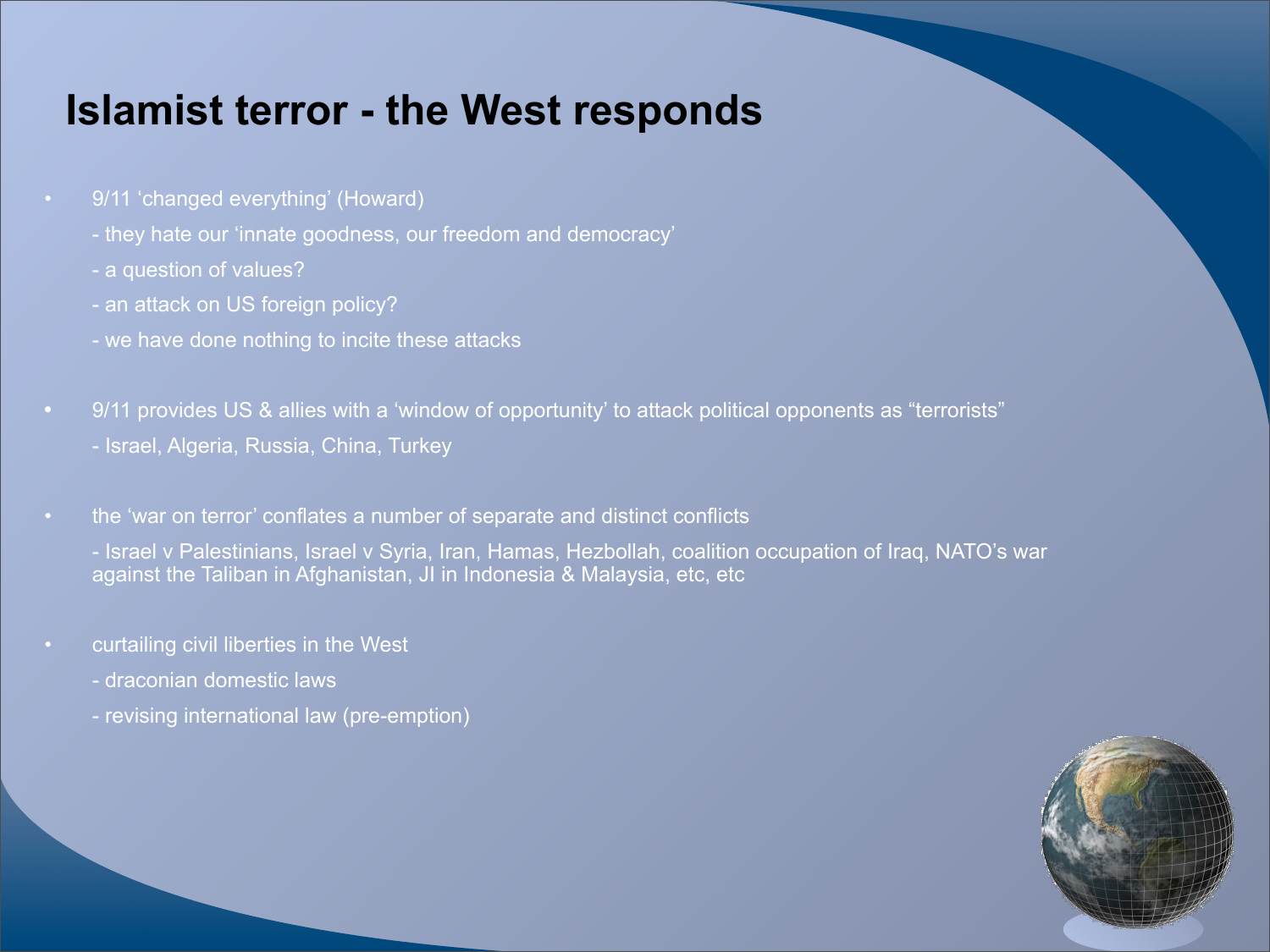| <b>Theoretical</b><br>approach                     | <b>Realism</b>                                                                                                                                       | <b>English School</b>                                                                                                         | <b>Marxism/</b><br><b>Critical</b>                                                                                                         | <b>Liberalism</b>                                                                                                      | Neo-<br>conservatism                                                                                                                                           |
|----------------------------------------------------|------------------------------------------------------------------------------------------------------------------------------------------------------|-------------------------------------------------------------------------------------------------------------------------------|--------------------------------------------------------------------------------------------------------------------------------------------|------------------------------------------------------------------------------------------------------------------------|----------------------------------------------------------------------------------------------------------------------------------------------------------------|
| <b>Nature &amp; cause</b><br>of Islamist<br>threat | A response to<br>the unipolarity<br>(US military<br>preponderance)<br><b>Challenge for</b><br>governments not<br>states                              | Latest chapter in<br>longstanding<br>'revolt against<br>the West'<br><b>Private</b><br>international<br>violence              | <b>Residual</b><br>barbarianism<br><b>Reaction against</b><br>Western<br>imperialism &<br>anti-Islamism<br>(Israel, corrupt<br>Arab govts) | Anti-modernist &<br>anti-progressive                                                                                   | Rationally<br>inexplicable<br>Challenge to<br><b>Western values</b><br>& way of life by<br>depraved<br>extremists                                              |
| <b>Significance of</b><br>threat                   | <b>Nuisance value</b><br>Doesn't alter the<br>distribution of<br>global power in<br><b>US favour</b><br>No threat to<br>security or social<br>fabric | A revolt against<br>the cultural &<br>economic<br>dominance of<br>the West,<br>secularism &<br>modernity<br><b>Grievances</b> | 'Blowback' -<br>unintended<br>consequence of<br>promiscuous US<br>intervention<br>$($ Iran &<br>Afghanistan)                               | <b>Will inhibit</b><br>spread of liberal<br>democracy &<br>economic<br>globalisation<br><b>Transnational</b><br>threat | Zeitgeist - world<br>has changed<br>forever<br>Life & death<br>struggle<br>between good &<br>evil (no middle<br>ground - binary)                               |
| <b>Consequence</b><br>& response                   | <b>Temporary</b><br>multilateralism<br><b>Enhance US</b><br>power, reach &<br>unilateralism<br>Encourage<br><b>WMD</b><br>proliferation              | <b>Challenge to</b><br>order<br><b>More inclusive</b><br>international<br>society<br><b>Negotiation &amp;</b><br>compromise?  | Ask why?<br><b>US state</b><br>terrorism<br><b>Violence will</b><br>escalate<br><b>Limits of US</b><br>power                               | <b>Expansion of</b><br>powers & reach<br>of the state -<br>domestically &<br>internationally<br>(setback)              | Threat must be<br>confronted, no<br>compromise, no<br>dialogue<br>Pre-emption<br>(window of<br>opportunity)<br><b>Temporary</b><br>coalitions if not<br>allies |